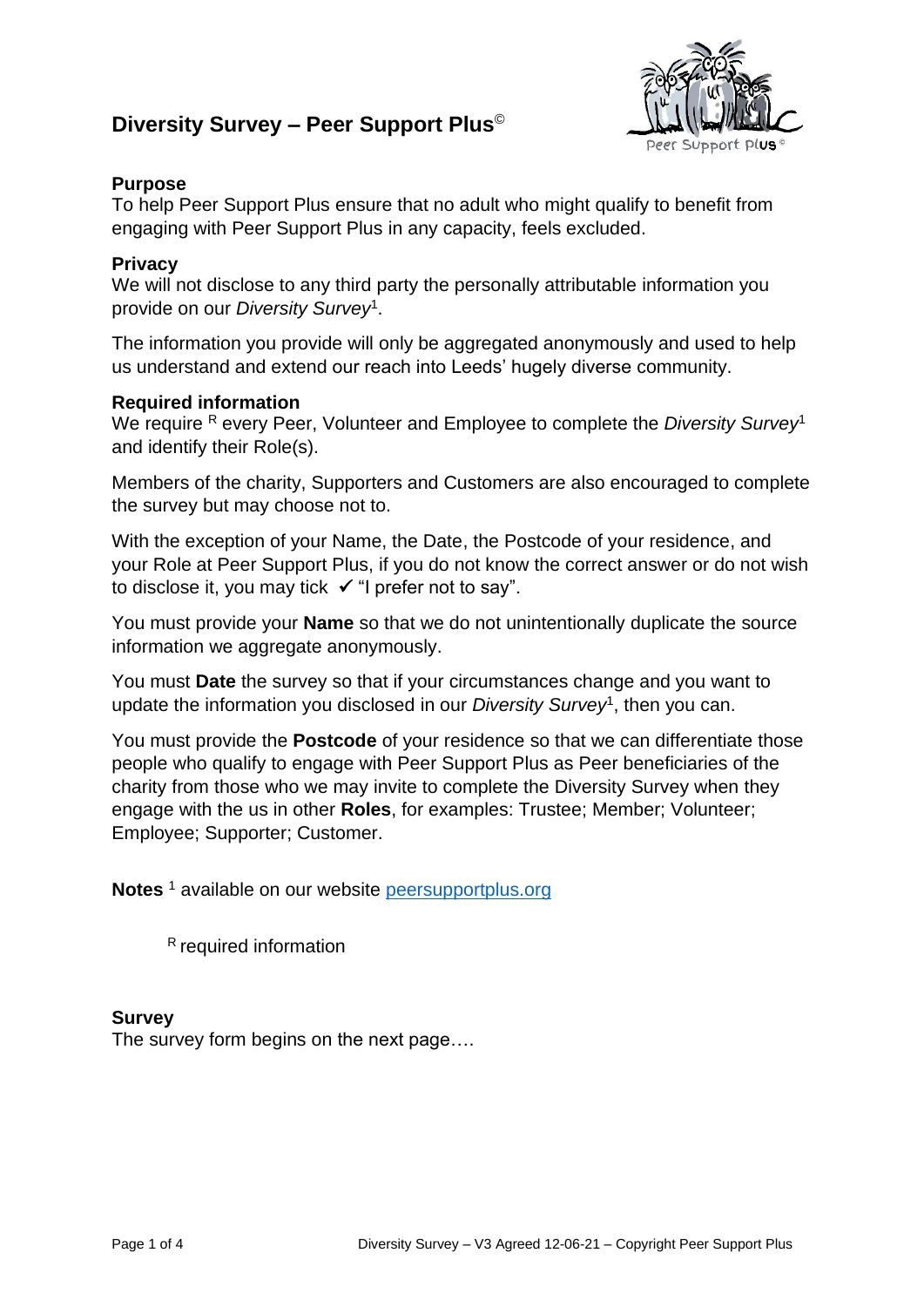# **Diversity Survey – Peer Support Plus**©

| Date today <sup>R</sup><br>Postcode of your residence R<br>Year of birth<br>Role(s) at Peer Support Plus R<br>I prefer not to say [Tick or Bold)]<br>□<br>✔ What is your relationship status?<br>Civil partnership<br>Widowed<br>$\Box$<br>Co-habiting<br>Other [Please self-describe]<br>□<br><b>Divorced</b><br>П<br><b>Married</b><br>□<br>Single<br>I prefer not to say<br>$\Box$<br>□ | Name <sup>R</sup> |  |  |  |  |  |  |  |
|--------------------------------------------------------------------------------------------------------------------------------------------------------------------------------------------------------------------------------------------------------------------------------------------------------------------------------------------------------------------------------------------|-------------------|--|--|--|--|--|--|--|
|                                                                                                                                                                                                                                                                                                                                                                                            |                   |  |  |  |  |  |  |  |
|                                                                                                                                                                                                                                                                                                                                                                                            |                   |  |  |  |  |  |  |  |
|                                                                                                                                                                                                                                                                                                                                                                                            |                   |  |  |  |  |  |  |  |
|                                                                                                                                                                                                                                                                                                                                                                                            |                   |  |  |  |  |  |  |  |
|                                                                                                                                                                                                                                                                                                                                                                                            |                   |  |  |  |  |  |  |  |
|                                                                                                                                                                                                                                                                                                                                                                                            |                   |  |  |  |  |  |  |  |
|                                                                                                                                                                                                                                                                                                                                                                                            |                   |  |  |  |  |  |  |  |
|                                                                                                                                                                                                                                                                                                                                                                                            |                   |  |  |  |  |  |  |  |
|                                                                                                                                                                                                                                                                                                                                                                                            |                   |  |  |  |  |  |  |  |
|                                                                                                                                                                                                                                                                                                                                                                                            |                   |  |  |  |  |  |  |  |
|                                                                                                                                                                                                                                                                                                                                                                                            |                   |  |  |  |  |  |  |  |
|                                                                                                                                                                                                                                                                                                                                                                                            |                   |  |  |  |  |  |  |  |
| √ Do you have children?                                                                                                                                                                                                                                                                                                                                                                    |                   |  |  |  |  |  |  |  |
| <b>No</b><br>I prefer not to say<br>П<br>□                                                                                                                                                                                                                                                                                                                                                 |                   |  |  |  |  |  |  |  |
| Yes, some dependent<br>$\Box$                                                                                                                                                                                                                                                                                                                                                              |                   |  |  |  |  |  |  |  |
| Yes, none dependent<br>□                                                                                                                                                                                                                                                                                                                                                                   |                   |  |  |  |  |  |  |  |
|                                                                                                                                                                                                                                                                                                                                                                                            |                   |  |  |  |  |  |  |  |
| $\checkmark$ What is your gender?                                                                                                                                                                                                                                                                                                                                                          |                   |  |  |  |  |  |  |  |
| Female<br>Other [Please self-describe]<br>П                                                                                                                                                                                                                                                                                                                                                |                   |  |  |  |  |  |  |  |
| Male<br>□                                                                                                                                                                                                                                                                                                                                                                                  |                   |  |  |  |  |  |  |  |
| Non-Binary<br>I prefer not to say<br>□<br>□                                                                                                                                                                                                                                                                                                                                                |                   |  |  |  |  |  |  |  |
|                                                                                                                                                                                                                                                                                                                                                                                            |                   |  |  |  |  |  |  |  |
| $\checkmark$ Is your gender the same as that assigned to you at birth?                                                                                                                                                                                                                                                                                                                     |                   |  |  |  |  |  |  |  |
| No<br>Yes<br>$\perp$                                                                                                                                                                                                                                                                                                                                                                       |                   |  |  |  |  |  |  |  |
|                                                                                                                                                                                                                                                                                                                                                                                            |                   |  |  |  |  |  |  |  |
| I prefer not to say<br>ப                                                                                                                                                                                                                                                                                                                                                                   |                   |  |  |  |  |  |  |  |
| √ What is your sexual orientation?                                                                                                                                                                                                                                                                                                                                                         |                   |  |  |  |  |  |  |  |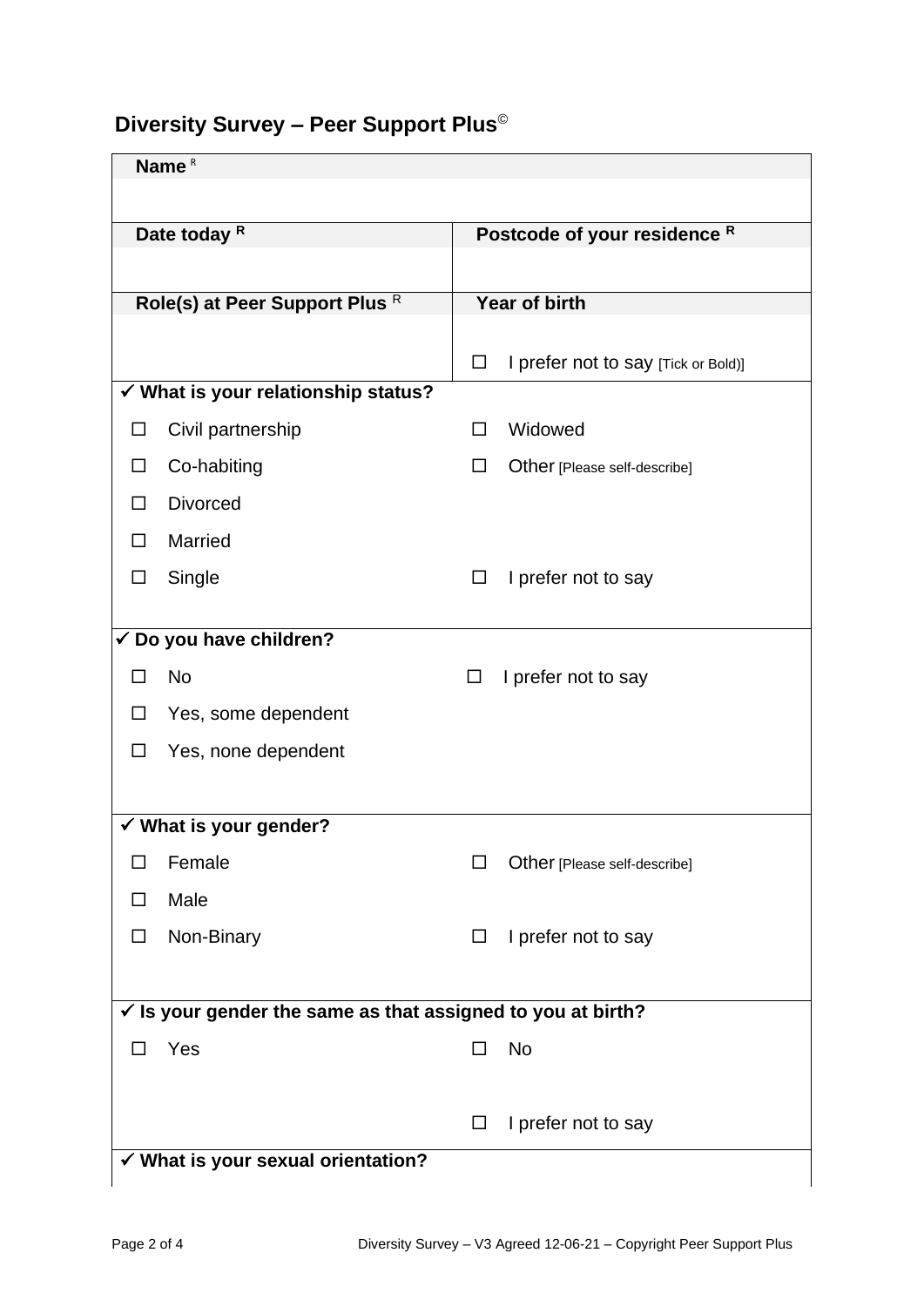|                                                                                                                                           | <b>Bisexual</b>                                                             |        | Other [Please self-describe] |  |  |  |  |
|-------------------------------------------------------------------------------------------------------------------------------------------|-----------------------------------------------------------------------------|--------|------------------------------|--|--|--|--|
|                                                                                                                                           | Gay Man                                                                     |        |                              |  |  |  |  |
|                                                                                                                                           | Gay Woman                                                                   |        |                              |  |  |  |  |
| ΙI                                                                                                                                        | Heterosexual                                                                | $\Box$ | I prefer not to say          |  |  |  |  |
|                                                                                                                                           |                                                                             |        |                              |  |  |  |  |
| $\checkmark$ Other than mental health difficulties, do you consider yourself to have a<br>long-standing health problem or to be disabled? |                                                                             |        |                              |  |  |  |  |
| Please note:                                                                                                                              |                                                                             |        |                              |  |  |  |  |
| By long-standing we mean that it has lasted or will last for at least 12 months<br>You may tick more than one box                         |                                                                             |        |                              |  |  |  |  |
|                                                                                                                                           | No                                                                          |        |                              |  |  |  |  |
| ⊔                                                                                                                                         | Health problems or physical disability (including sensory impairment)       |        |                              |  |  |  |  |
| ப                                                                                                                                         | Learning difficulties (including developmental disorders)                   |        |                              |  |  |  |  |
|                                                                                                                                           | Other health problem and / or experience of disability Please self-describe |        |                              |  |  |  |  |
|                                                                                                                                           |                                                                             |        |                              |  |  |  |  |
|                                                                                                                                           |                                                                             |        |                              |  |  |  |  |
|                                                                                                                                           | I prefer not to say                                                         |        |                              |  |  |  |  |
| $\checkmark$ Do you have an autistic spectrum condition?                                                                                  |                                                                             |        |                              |  |  |  |  |
| $\square$ No<br>$\Box$ Diagnosed Condition<br>$\Box$ Possible condition<br>$\Box$ I prefer not to say<br>not formally diagnosed           |                                                                             |        |                              |  |  |  |  |
| $\checkmark$ Religion?                                                                                                                    |                                                                             |        |                              |  |  |  |  |
|                                                                                                                                           | No                                                                          | ΙI     | <b>Muslim</b>                |  |  |  |  |
| ΙI                                                                                                                                        | <b>Buddhist</b>                                                             | ப      | Sikh                         |  |  |  |  |
| ΙI                                                                                                                                        | Christian                                                                   |        | Other [Please self-describe] |  |  |  |  |
| ΙI                                                                                                                                        | Hindu                                                                       |        |                              |  |  |  |  |
| ĪΙ                                                                                                                                        | Jewish                                                                      | □      | I prefer not to say          |  |  |  |  |